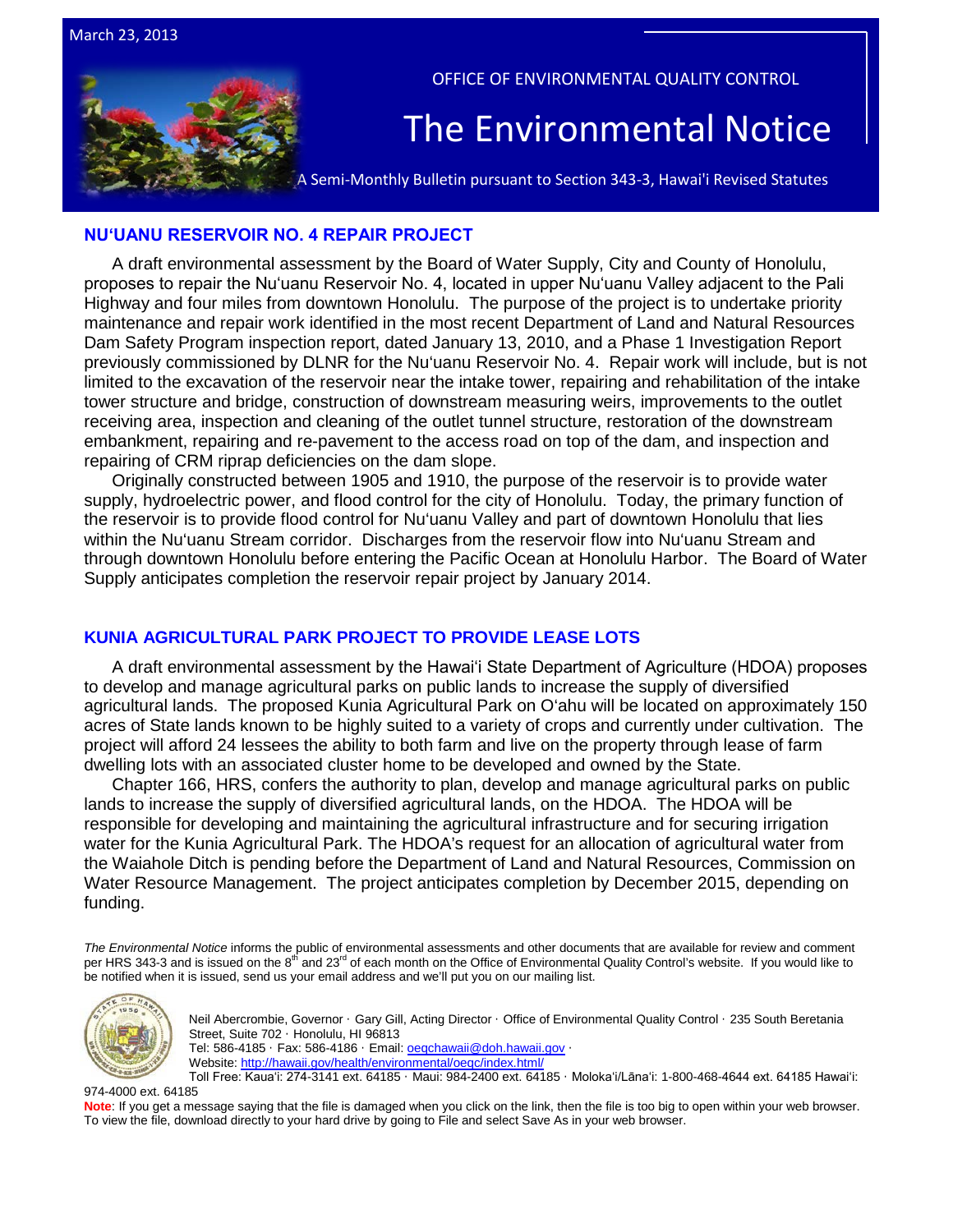|          |                                                                                                      | March 23, 2013 |
|----------|------------------------------------------------------------------------------------------------------|----------------|
|          | <b>FRONT PAGE</b>                                                                                    |                |
|          |                                                                                                      |                |
|          | HAWAI'I (HRS 343)                                                                                    |                |
|          | 2. Kuakini Highway Improvements, Hualālai Road to the Proposed Ali'i Highway DEA (AFNSI) 3           |                |
|          | <b>MAUI (HRS 343)</b>                                                                                |                |
|          | 3. Maui Research and Technology Park Master Plan Update FEIS Vols. 1 & 2 and Vols. 3 & 4 4           |                |
|          |                                                                                                      |                |
|          |                                                                                                      |                |
|          | O'AHU (HRS 343)                                                                                      |                |
|          |                                                                                                      |                |
|          |                                                                                                      |                |
|          |                                                                                                      |                |
|          | KAUA'I (HRS 343)                                                                                     |                |
|          | NATIONAL ENVIRONMENTAL POLICY ACT (NEPA) NOTICE                                                      |                |
|          | The National Aeronautics and Space Administration Low Density Supersonic Decelerator Technology      |                |
|          | <b>COASTAL ZONE MANAGEMENT NOTICES</b>                                                               |                |
|          |                                                                                                      |                |
|          | <b>SHORELINE NOTICES</b>                                                                             |                |
|          |                                                                                                      |                |
|          | <b>CONSERVATION DISTRICT NOTICE</b>                                                                  |                |
|          | <b>FEDERAL NOTICES</b>                                                                               |                |
| 1.       | Proposed Consent Decree, Clean Air Act Citizen Suit by Pepe'ekeo Health and Environment  13          |                |
| 2.<br>3. | Notice of Intent To Prepare the Commonwealth of the Northern Mariana Islands Joint Military Training |                |
|          |                                                                                                      |                |
| 4.       |                                                                                                      |                |
|          |                                                                                                      |                |
|          |                                                                                                      |                |

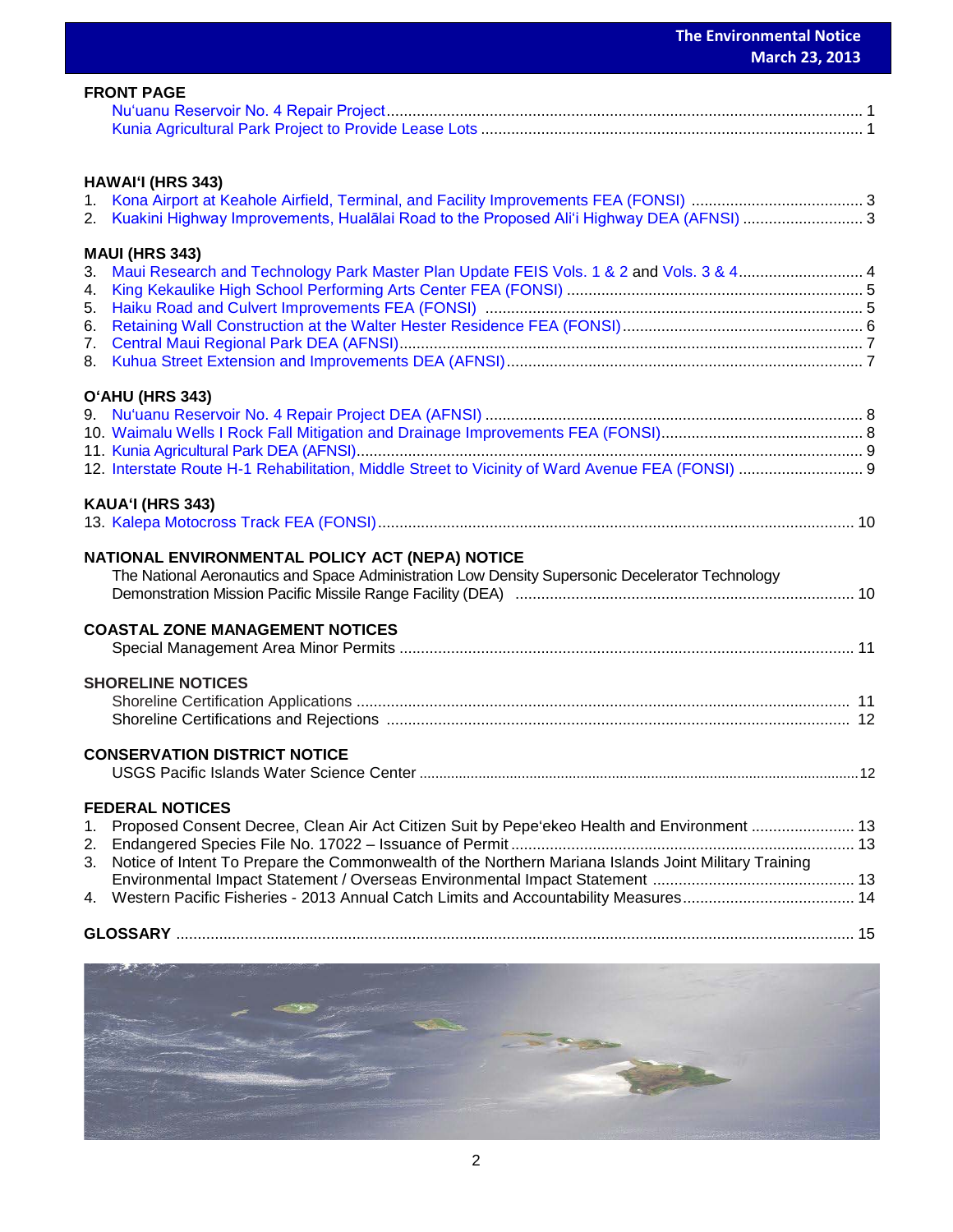# **HAWAII (HRS 343)**

# **1. [Kona Airport at Keahole Airfield, Terminal, and Facility Improvements](http://oeqc.doh.hawaii.gov/Shared%20Documents/EA_and_EIS_Online_Library/Hawaii/2010s/2013-03-23-HA-5B-FEA-Kona-Airport-at-Keahole-Airfield-Terminal-and-Facility-Improvements.pdf)  [FEA \(FONSI\)](http://oeqc.doh.hawaii.gov/Shared%20Documents/EA_and_EIS_Online_Library/Hawaii/2010s/2013-03-23-HA-5B-FEA-Kona-Airport-at-Keahole-Airfield-Terminal-and-Facility-Improvements.pdf)**

| Island:                        | Hawai'i                                                                                      | <b>Project Vicinity</b> |  |
|--------------------------------|----------------------------------------------------------------------------------------------|-------------------------|--|
| <b>District:</b>               | North Kona                                                                                   |                         |  |
| TMK:                           | 7-3-043: portion of 001, 002, and 003, which include parcels 006-                            |                         |  |
|                                | 018, 022-035, 037, 038, 040, 044-050, 052-059, 062, 064, 095-097,                            |                         |  |
|                                | and 103-105; and, 7-2-005: 007                                                               |                         |  |
| <b>Permits:</b>                | Noise Variance Permit, National Pollutant Discharge Elimination                              |                         |  |
|                                | System (NPDES) Individual Permit for Storm Water Associated with                             |                         |  |
|                                | Construction Activity, Underground Injection Control (UIC) Permit, Conservation District Use |                         |  |
|                                | Permit, Coastal Zone Management (CZM) Federal Consistency Certification, Land Use            |                         |  |
|                                | District Boundary Amendment, Special Management Area Use Permit, County of Hawaii            |                         |  |
|                                | Plan Approval, County of Hawai'i Zoning Variance, Grading/Grubbing Permit, Building          |                         |  |
|                                | Permit                                                                                       |                         |  |
| <b>Proposing/Determination</b> |                                                                                              |                         |  |
| Agency:                        | Department of Transportation, Airports Division, 400 Rodgers Boulevard, Suite 700,           |                         |  |
|                                | Honolulu, HI 96819. Contact: Ms. Lynn Becones, (808) 838-8817                                |                         |  |
| <b>Consultant:</b>             | Wilson Okamoto Corporation, 1907 S. Beretania Street, Ste. 400, Honolulu, HI 96826.          |                         |  |

- Contact: Mr. Earl Matsukawa, (808) 946-2277
- **Status:** Finding of No Significant Impact Determination

The State of Hawaiʻi Department of Transportation Airports Division (DOT-A) is proposing various improvements at the Kona International Airport located in Keahole, North Kona, Hawai'i. In October 2010, the DOT-A completed the Kona International Airport at Keahole Airport Master Plan which provides a longrange vision of developments on airport property. The currently proposed improvements are those that are anticipated to be implemented within the next five to ten years. Included are airfield improvements and airport facilities presented in the master plan, as well as smaller projects that are not specified in the master plan. The proposed improvements include the following: Expansion of the General Aviation Facilities; Construction of a new Helicopter Facility; Extension and Widening of the Kona Auxiliary Training Runway (KATR); Construction of Road M; Construction of a Seawater Air Conditioning System; Relocation of the Onizuka Space Center; Construction of the Terminal Modernization Phase I; Construction of a High-Pressure Hydrogen Fuel Storage and Fueling Station; Construction of a Regional ARFF Training Facility; Construction of a Medical Transitional Facility; Interior renovations of the existing ARFF Station for a new Commuter Terminal; and, Construction of a temporary State Department of Agriculture Inspection Facility.

# **2. Kuakini Highway Improvements, [Hualālai Road to the Proposed Ali'i Highway DEA](http://oeqc.doh.hawaii.gov/Shared%20Documents/EA_and_EIS_Online_Library/Hawaii/2010s/2013-03-23-HA-5B-DEA-Kuakini-Highway-Improvements-Phase-2.pdf) (AFNSI)**

| Island:<br><b>District:</b><br>TMK: | Hawaiʻi<br>North Kona<br>Highway right-of-way, 7-5-08:014 (pors.), 7-5-08:016<br>(pors.), 7-5-08:00 3 (pors.), 7-5-09:025 (pors.), 7-5-<br>09:021 (pors.), 7-5-09:010 (pors.), 7-5-09:040 (pors.), 7-<br>5-06:003 (pors.), 7-5-18:012 (pors.), 7-5-18:028 (pors.),<br>7-5-10:085 (pors.), 7-5-30:024 (pors.), and 7-5-17:038<br>(pors.) | <b>KOHALA MTM</b><br>PROJECT<br>VICINITY<br><b>MAUNA KEA</b><br>KAILUA-KONA<br><b>MAUNALO</b> |  |
|-------------------------------------|-----------------------------------------------------------------------------------------------------------------------------------------------------------------------------------------------------------------------------------------------------------------------------------------------------------------------------------------|-----------------------------------------------------------------------------------------------|--|
| <b>Permits:</b>                     | CZM, NPDES, and Noise Permit; SMA for design<br>alternative 2 only                                                                                                                                                                                                                                                                      | Contour Interval 300m (100)                                                                   |  |
|                                     | <b>Proposing/Determination</b>                                                                                                                                                                                                                                                                                                          |                                                                                               |  |
| Agency:                             | County of Hawai'i, Department of Public Works, Engineering Division Building D First<br>Floor, 74-5044 Ane Keohokalole Highway, Kailua-Kona, HI 96740<br>Contact: Kiran Emler, (808) 323-4851                                                                                                                                           |                                                                                               |  |

**Consultant:** Parsons Brinckerhoff, 1001 Bishop St., American Savings Bank Tower, Suite 2400,

3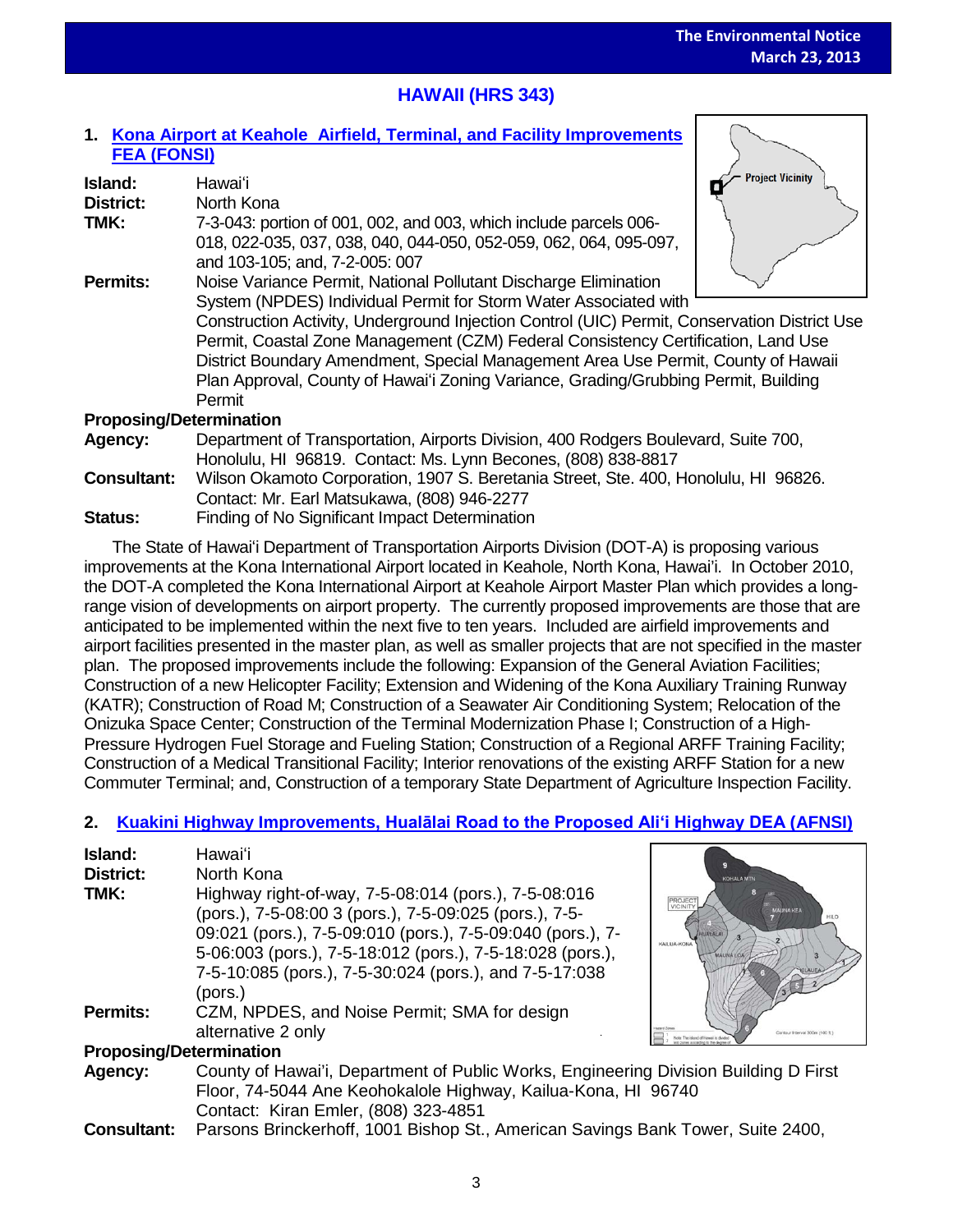Honolulu, HI 96813. Contact: Mr. James Hayes, (808) 566-2239 **Status:** Statutory 30 day public review and comment period starts, comments are due by April 23, 2013. Send comments to the proposing/ determination agency and consultant.

The County of Hawai'i Department of Public Works (DPW) and the Federal Highway Administration (FHWA) are proposing improvements to Kuakini Highway between Hualālai Road and the future intersection with the proposed Ali'i Highway in Kailua Village, North Kona on the island of Hawai'i. Improvements to Kuakini Highway within the project limits would include increasing vehicle capacity, enhancing safety, facilitating emergency response, enhancing pedestrian facilities, improving roadway drainage, maintaining a common design standard, and other features. The project is included in the current Statewide Transportation Improvement Program (STIP) and the Hawai'i Long Range Land Transportation Plan.

DPW has completed the widening and improvement of an adjacent stretch of Kuakini Highway between Palani Road and Hualālai Road. That project, ("Phase 1" of the Kuakini Highway widening), is separate from the action currently proposed. Widening from Hualalai Road to Ali'i Highway, the work now proposed, has been designated Phase 2.

Three alternatives are considered: widen the highway without acquiring any new right-of-way, widen the highway with minimal acquisition of right-of-way, and No-Build. The two build alternatives would not substantially alter the environment and adverse impacts would be minimal.

A public meeting to collect comments on this DEA-FNSI will be held at County of Hawai'i Civic Center Building A – County Council Chamber, 74-5044 Ane Keohokalole Highway, Kailua-Kona, HI 96740 on April 19, 2013, at 1:30 p.m.

# **MAUI (HRS 343)**

# **3. [Maui Research and Technology Park Master Plan Update FEIS](http://oeqc.doh.hawaii.gov/Shared%20Documents/EA_and_EIS_Online_Library/Maui/2010s/2013-03-23-MA-5E-FEIS-Maui-Research-and-Technology-Park-Volume-1-2.pdf) [Volumes 1 & 2](http://oeqc.doh.hawaii.gov/Shared%20Documents/EA_and_EIS_Online_Library/Maui/2010s/2013-03-23-MA-5E-FEIS-Maui-Research-and-Technology-Park-Volume-1-2.pdf) and [Volumes 3 & 4](http://oeqc.doh.hawaii.gov/Shared%20Documents/EA_and_EIS_Online_Library/Maui/2010s/2013-03-23-MA-5E-FEIS-Maui-Research-and-Technology-Park-Volume-3-4.pdf)**

| Island:<br>District: | Maui<br>Makawao                                                                                                                            |  |
|----------------------|--------------------------------------------------------------------------------------------------------------------------------------------|--|
| TMK:                 | (2) 2-2-024:1-9, 14-18, 31, 32, 34, 36, 37, 38, 39, 40, 41,<br>42, 43, 44, 45, 46 and (2) 2-2-002:54 (por.)                                |  |
| <b>Permits:</b>      | State Land Use District Boundary Amendment; County                                                                                         |  |
|                      | Community Plan Amendment; County Change in Zoning;<br>Section 404 Clean Water Act Approval; Air Pollution Control Permit; Community Noise  |  |
|                      | Permit; NPDES Permit; Section 401 Clean Water Act; Well Construction and Pump                                                              |  |
|                      | Installation Permit; Stream Channel Alteration Permit; Permit to Perform work within the                                                   |  |
|                      | State ROW; Preliminary Subdivision Approval; Final Subdivision Approval; Grading and                                                       |  |
|                      | Grubbing Permit; Driveway Permit; Building Permit; Wastewater Discharge Permit;<br>Drainage Approval; Easements for Utilities and Roadways |  |
| <b>Applicant:</b>    | Maui R&T Partners, LLC., 1300 North Holopono St., Suite 201, Kihei, HI 96753.                                                              |  |
|                      | Contact: Mr. Steve Perkins, (808)-270-5944                                                                                                 |  |
| <b>Approving</b>     |                                                                                                                                            |  |
| Agency:              | Land Use Commission, Department of Business Economic Development & Tourism,<br>P.O. Box 2359, Honolulu, HI 96804-2359.                     |  |
|                      | Contact: Mr. Daniel Orodenker, (808) 587-3822                                                                                              |  |
| <b>Consultant:</b>   | Chris Hart and Partners, Inc., 115 N. Market St., Wailuku, HI 96793                                                                        |  |
|                      | Contact: Mr. Brett Davis, (808) 242-1955                                                                                                   |  |
| <b>Status:</b>       | Notice of Availability; the State Land Use Commission is processing the acceptance/non-<br>acceptance.                                     |  |

The Maui Research and Technology Park (MRTP) is located in Kihei, Maui, Hawaiʻi. The Park is situated mauka (east) of Piʻilani Highway and is accessible from Lipoa Parkway. The MRTP encompasses approximately 411 acres owned in fee simple by various land owners.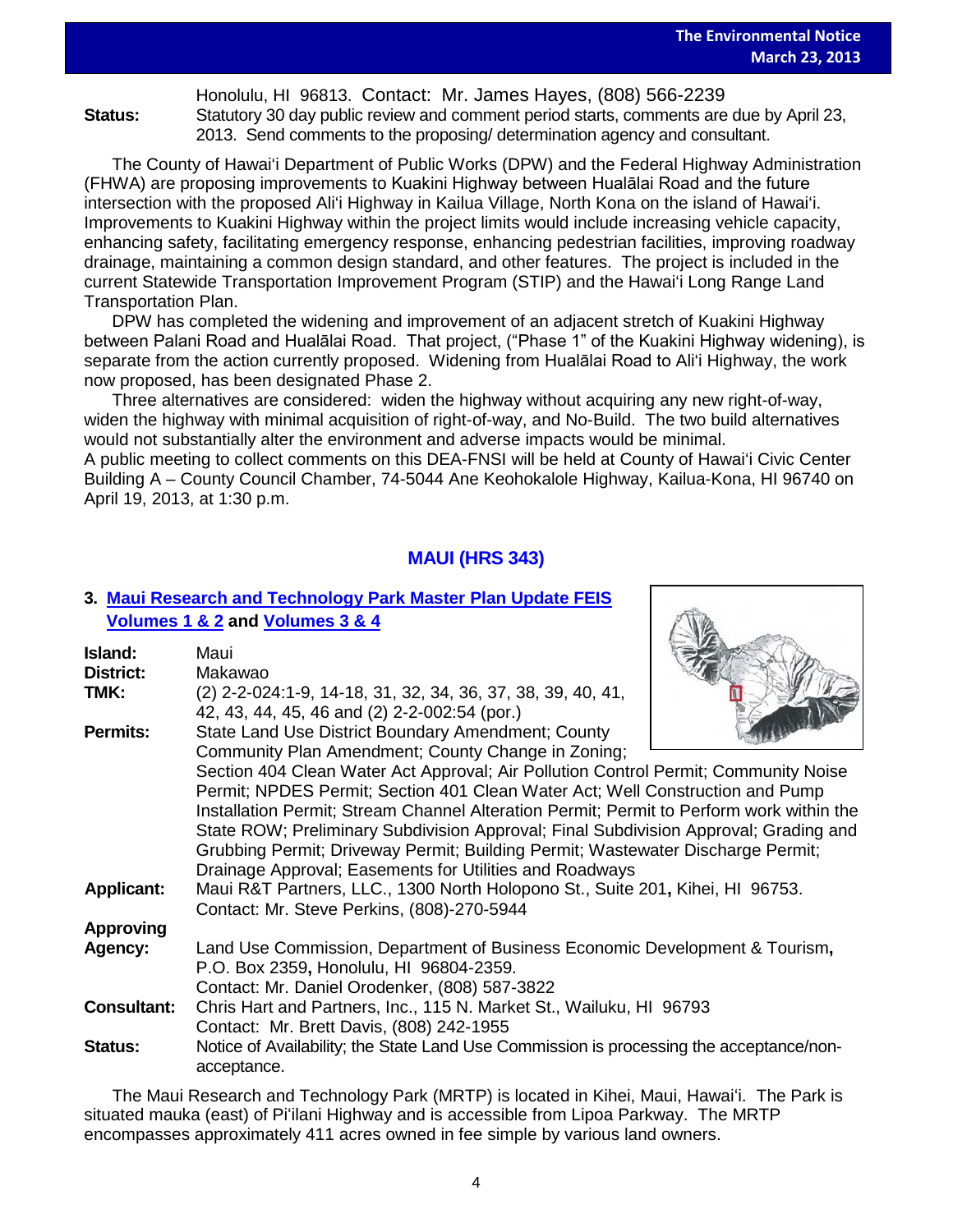**PROJECT VICINITY** 

**MAUI** 

MRTP was established in the 1980's to bring diversification to Maui's economy through investment in high technology. Today the Park has over 180,000 square feet of office space, with over 400 people working at over 20 high technology and professional services companies.

Over the next 20 years, the Park desires to strengthen its competitive position by better servicing the unique needs of the knowledge industry community. The Park will accomplish this objective by incorporating greater flexibility into its land use controls. The Park will also embrace mixed-use development by bringing housing choices and personal and professional services within walking and biking distance of work.

The park will be developed in two phases. Phase 1, through 2024, will include a mixed-use village center, knowledge-industry employment core, residential neighborhoods, schools and parks. Phase 2, through 2034, will include additional residential development and knowledge industry expansion campuses to the east and south. At build-out, in 2034, the Park will comprise knowledge industry, commercial, and civic uses totaling approximately 2 million square feet together with 1,250 single- and multi-family residences. It is estimated that 60% of the residential units will be single-family and 40% multi-family.

## **4. [King Kekaulike High School Performing Arts Center FEA \(FONSI\)](http://oeqc.doh.hawaii.gov/Shared%20Documents/EA_and_EIS_Online_Library/Maui/2010s/2013-03-23-MA-5B-FEA-King-Kekaulike-High-School.pdf)**

| Island:                        | Maui                                                                                                                                               |  |
|--------------------------------|----------------------------------------------------------------------------------------------------------------------------------------------------|--|
| <b>District:</b>               | Pukalani                                                                                                                                           |  |
| TMK:                           | $(2)$ 2-03-007; 032                                                                                                                                |  |
| <b>Permits:</b>                | National Pollutant Discharge Elimination System (NPDES),<br>Community Noise Permit, Grading, Building, Electrical, and<br><b>Plumbing Perm its</b> |  |
| <b>Proposing/Determination</b> |                                                                                                                                                    |  |
| Agency:                        | Department of Education, Facilities Development Branch,                                                                                            |  |
|                                | 1151 Punchbowl Street, Rm. 431, Honolulu, HI 96813.<br>Contact: Ryan Yamamoto, (808) 586-0966                                                      |  |
| <b>Consultant:</b>             | Leo A Daly, 1357 Kapi'olani Blvd. Suite 1230, Honolulu, HI 96814.                                                                                  |  |
|                                | Contact: Nicholas Deeley, (808) 521-8889                                                                                                           |  |
|                                |                                                                                                                                                    |  |

**Status:** Finding of No Significant Impact Determination

The Department of Education is issuing a Finding of No Significant Impact for the King Kekaulike High School Performing Arts Center The proposed project is located on the campus of King Kekaulike High School (TMK: (2) 2-03-007:032) in Pukalani, Maui, Hawaiʻi. The proposed project is a new Performing Arts Center for King Kekaulike High School (KKHS). The Performing Arts Center is designed to be constructed in two phases. Phase 1 of the project includes a 400-seat performance facility with a lobby, house, stage, and back-of house support functions totaling 22,123 SF. The future Phase 2 (12,288 SF) is planned for a black box (free form performance space), instructional functions and administrative offices.

The master plan for King Kekaulike High School included a learning center for the visual and performing arts. The high school offers its students three major curriculum pathways, i.e., arts and communication, health and human services, business and industrial education. Students are placed within their pathway of interest and the historically largest and most popular pathway is arts and communication. The creation of these facilities is an investment in the future of visual and performing arts and the development of its students.

# **5. [Haiku Road and Culvert Improvements](http://oeqc.doh.hawaii.gov/Shared%20Documents/EA_and_EIS_Online_Library/Maui/2010s/2013-03-23-MA-5B-FEA-Haiku-Road-and-Culvert-Improvements.pdf) FEA (FONSI)**

| Island:          | Maui                                                                             |
|------------------|----------------------------------------------------------------------------------|
| <b>District:</b> | Makawao                                                                          |
| TMK:             | Haiku Road Right-of-Way; TMK (2) 2-7-003:056(por.) and 2-7-020:009(por.)         |
| <b>Permits:</b>  | Department of Army Permit, Section 401 Water Quality Certification, Coastal Zone |
|                  | Management Consistency Approval, Stream Channel Alteration Permit, National      |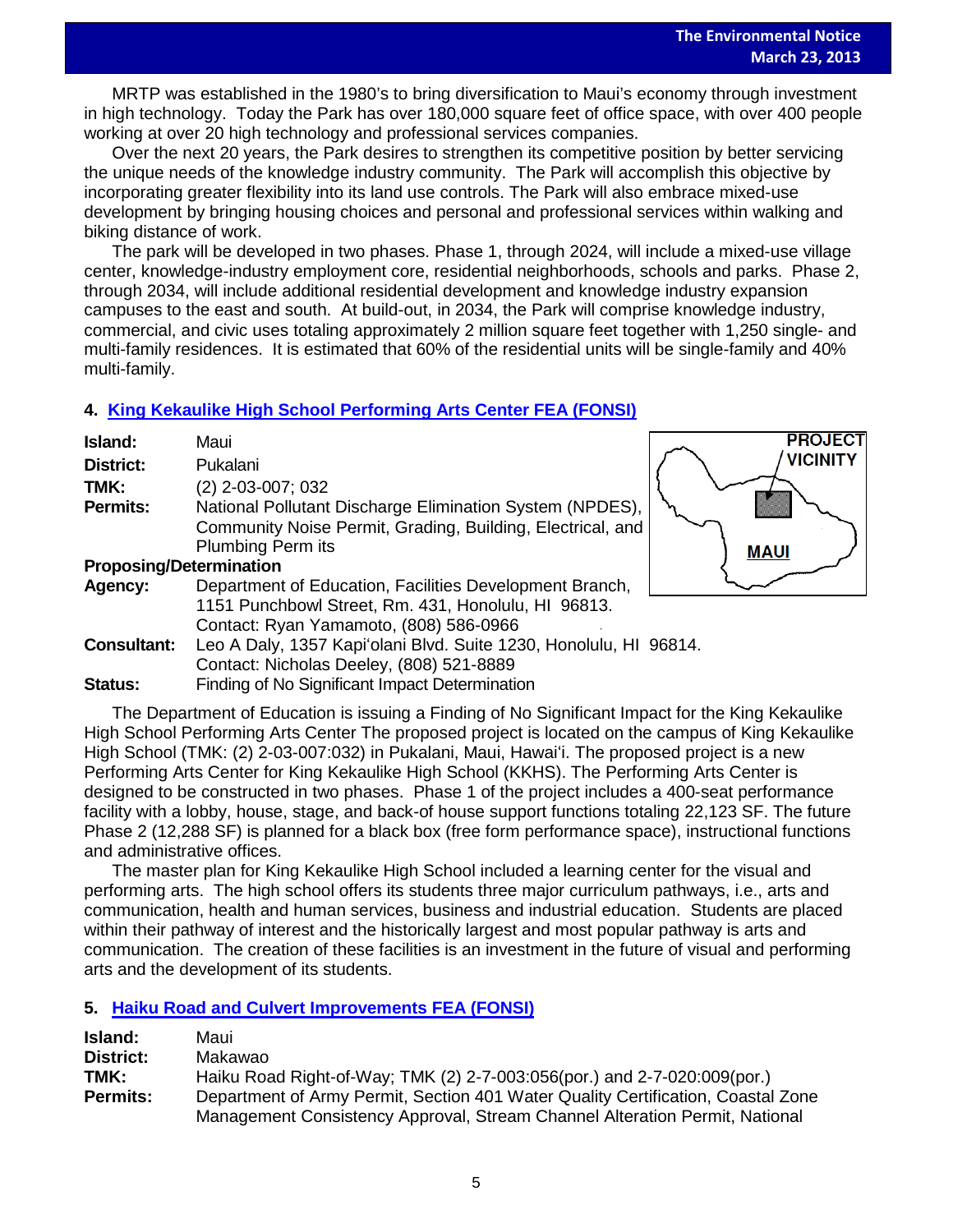Pollutant Discharge Elimination System Permit, Community Noise Permit, as applicable, Construction Permits (grading, grubbing)

## **Proposing/Determination**

| Agency:            | County of Maui, Department of Public Works, 200 South |
|--------------------|-------------------------------------------------------|
|                    | High Street, Wailuku, HI 96793                        |
|                    | Contact: David Goode, (808) 270-7845                  |
| <b>Consultant:</b> | Munekiyo & Hiraga, Inc., 305 High Street, Suite 104,  |
|                    | Wailuku, HI 96793                                     |
|                    | Contact: Colleen Suyama, (808)244-2015                |
| <b>Status:</b>     | Finding of No Significant Impact Determination        |



In December 2007, a storm caused extensive damage to the existing concrete box culvert drainage system and embankment located along (north) Haiku Road approximately 600 feet east of its intersection with Kokomo Road. The 2007 storm caused a section of the concrete box culvert to break away, as well as the erosion of the adjacent embankment to the north of Haiku Road. The erosion has, in turn, undermined the shoulder and guardrail on the north side of Haiku Road.

To remedy this condition, the County of Maui, Department of Public Works (DPW) proposes to repair the damaged concrete box culvert and eroded embankment. To prevent future damage to the drainage way, protect coastal and downstream waters, and improve public safety, the DPW proposes to construct a new outlet headwall, construct new grated inlet and 18-inch drain line, new embankments, an energy dissipater basin and concrete transition, and to install fencing, new guard rails and asphalt pavement for the reconstruction of Haiku Road.

The proposed action involves the use of County land and funds. The use of County land and funds are triggers for Chapter 343, Hawaiʻi Revised Statutes (HRS). As such, an Environmental Assessment (EA) is being prepared pursuant to Chapter 343, HRS and Chapter 200 of Title 11, Hawaiʻi Administrative Rules, Environmental Impact Statement Rules. This EA documents the project's technical characteristics and environmental impacts, and advances findings and conclusions relative to the impacts of the project.

# **6. [Retaining Wall Construction at the Walter Hester Residence](http://oeqc.doh.hawaii.gov/Shared%20Documents/EA_and_EIS_Online_Library/Maui/2010s/2013-03-23-MA-5E-FEA-Retaining-Wall-Construction-at-Walter-Hester-Residence.pdf) FEA (FONSI)**

| Island:<br><b>District:</b><br>TMK:<br><b>Permits:</b> | Maui<br>Lahaina<br>$(2)$ 4-3-015:003<br>Grading, Special Management Area Use Permit, Shoreline Setback Variance                                             |
|--------------------------------------------------------|-------------------------------------------------------------------------------------------------------------------------------------------------------------|
| <b>Applicant:</b>                                      | Walter F. Hester, 305 E. Wakea Avenue, Kahului, HI 96732. Contact: Paul Mancini,<br>(808) 871-8351                                                          |
| Approving                                              |                                                                                                                                                             |
| Agency:                                                | Maui Planning Commission c/o Department of Planning,<br>County of Maui, 250 South High Street, Wailuku, HI 96793<br>Contact: William Spence, (808) 270-7735 |
| <b>Consultant:</b>                                     | Chris Hart & Partners, Inc., 115 North Market Street,<br>Wailuku, HI 96793<br>Contact: Jennifer Maydan, (808) 242-1955                                      |
| Status:                                                | Finding of No Significant Impact Determination                                                                                                              |

The Applicant proposes to construct a structurally engineered shoreline armoring system in order to stabilize the shoreline bluff at the *makai* limit of the property. The proposed retaining wall will be constructed mauka of the certified shoreline and sited on the existing rock formation within the bluff. The wall will be sited 15 feet above sea level and have a height of 10 feet, with two (2) tiers. The top tier will be five (5) feet in height with a four (4) foot wide bench, followed by a second tier five (5) feet in height.

Construction of the proposed wall will involve the installation of concrete-filled Dura-Bloc 10 feet in height and supported on micropiles drilled to lava rock for vertical support and with grout injection ground anchors for lateral support across approximately 140 feet of the yard area at the top of the cliff.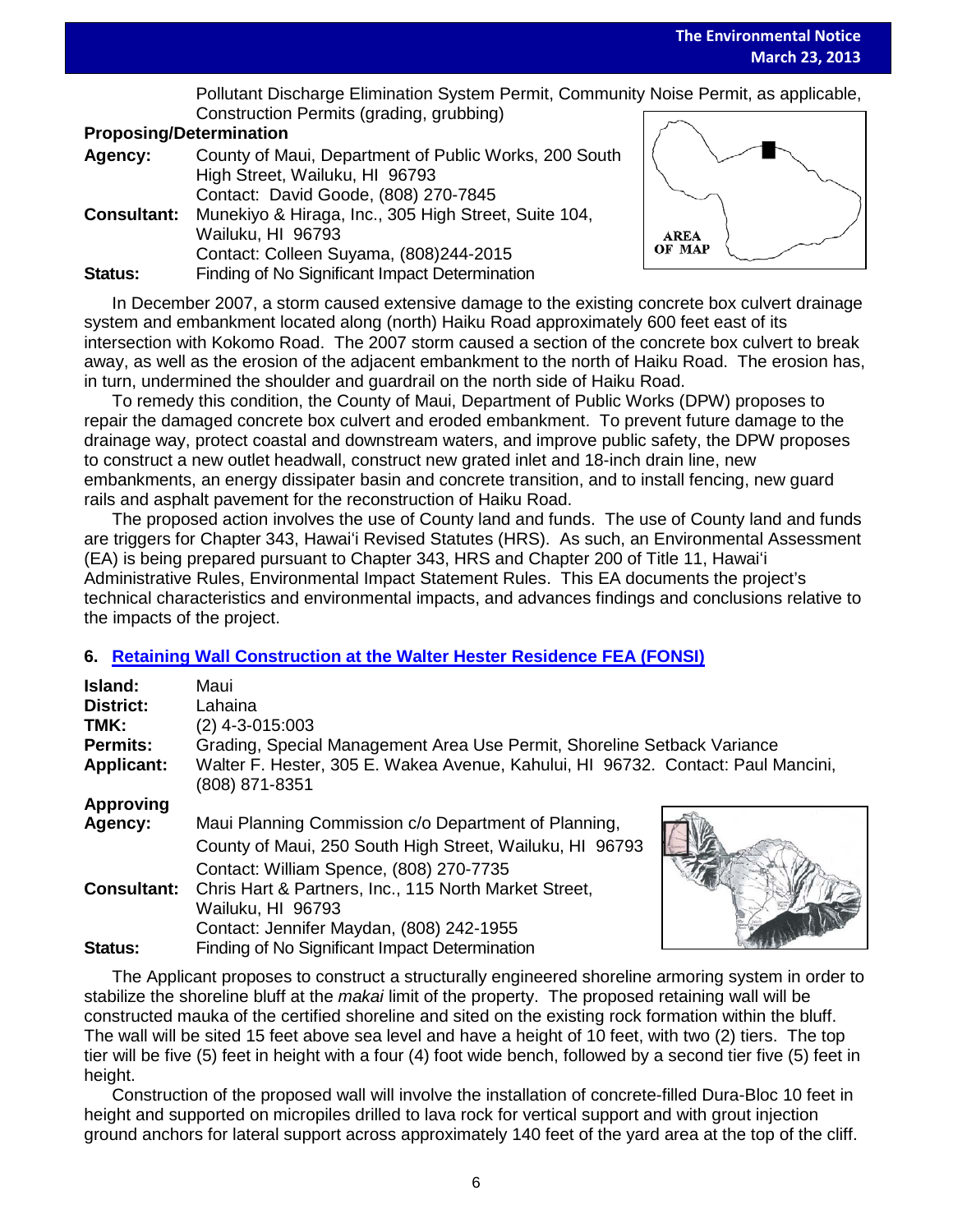The proposed development is <u>not</u> anticipated to result in significant environmental impacts to mean of the proposed contained a proposed to the contact to mean of the contact to the contact to the contact to the contact t surrounding properties, nearshore waters, natural resources, and/or archaeological and historic resources on the site or in the immediate area. **Project Location** 

## **7. [Central Maui Regional Park](http://oeqc.doh.hawaii.gov/Shared%20Documents/EA_and_EIS_Online_Library/Maui/2010s/2013-03-23-MA-5B-DEA-Central-Maui-Regional-Park.pdf) DEA (AFNSI)**

| Island:                        | Maui                                                                                    |      |
|--------------------------------|-----------------------------------------------------------------------------------------|------|
| <b>District:</b>               | Wailuku and Waikapu                                                                     |      |
| TMK:                           | (2) 3-8-007:101 (portion)                                                               |      |
| Permits:                       | <b>CWB-Individual NPDES Form C and SSCBMP</b>                                           | Maui |
| <b>Proposing/Determination</b> |                                                                                         |      |
| Agency:                        | Department of Land and Natural Resources Engineering Division, 1151 Punchbowl           |      |
|                                | Street, Room 221, Honolulu, HI 96813.                                                   |      |
|                                | Contact: Carty Chang, (808) 587-0230, carty.s.chang@hawaii.gov                          |      |
| <b>Consultant:</b>             | R.M. Towill Corporation, 2024 North King Street, Suite 200, Honolulu, HI 96819-3494     |      |
|                                | Contact: Chester Koga, (808) 842-1133, chesterk@rmtowill.com                            |      |
| <b>Status:</b>                 | Statutory 30 day public review and comment period starts, comments are due by April 23, |      |
|                                | 2013. Send comments to the proposing/determination agency and consultant.               |      |

This project entails the construction of a regional park for the general public in the expanding area of Central Maui. The park will have sports fields and comfort stations/refreshment stands, parking lot, lighting and softball, soccer and baseball fields. In addition, facilities for irrigation water, equipment storage and stormwater detention will be provided at the park. The park will cover an area of approximately 65 acres.

The planned Central Maui Regional Park will border a community center and cultural preserve to the west as well as county housing, a middle school and commercial areas to the south. Kuihelani Highway will border the park area to the east. To the north, the park will border the Maui Lani residential area. The park will provide schoolchildren and the general public with recreational opportunities, a venue for sports tournaments and a stormwater retention basin for the Wai'ale development. The Wailuku-Kahului area has high projected growth and there is a need to incorporate new recreational spaces into development in the region. The construction of the Central Maui Regional Park would help to meet this need.

# **8. [Kuhua Street Extension and Improvements DEA \(AFNSI\)](http://oeqc.doh.hawaii.gov/Shared%20Documents/EA_and_EIS_Online_Library/Maui/2010s/2013-03-23-MA-5B-DEA-Kuhua-Street-Extension.pdf)**

| Island:            | Maui                                                                                                          |             |
|--------------------|---------------------------------------------------------------------------------------------------------------|-------------|
| <b>District:</b>   | Lahaina                                                                                                       |             |
| TMK:               | Various                                                                                                       |             |
| <b>Permits:</b>    | <b>Construction Permits</b>                                                                                   | <b>AREA</b> |
|                    | <b>Proposing/Determination</b>                                                                                | OF MAP      |
| Agency:            | Department of Public Works, 200 South High Street, Wailuku, HI 96793.<br>Contact: Nolly Yagin, (808) 270-7745 |             |
| <b>Consultant:</b> | Munekiyo & Hiraga, Inc., 305 South High Street, Suite 104, Wailuku, HI 96793.                                 |             |
|                    | Contact: Colleen Suyama, (808) 244-2015                                                                       |             |
| <b>Status:</b>     | Statutory 30 day public review and comment period starts, comments are due by April 23,                       |             |
|                    | 2013. Send comments to the proposing/determination agency and consultant.                                     |             |

The County of Maui, Department of Public Works (DPW), proposes the development of the Kuhua Street Extension and Improvements Project in Lahaina, Maui, Hawaiʻi. The project will be aligned east (mauka) of and parallel to Honoapiʻilani Highway and will span approximately two (2) miles from Keawe Street to its southern terminus with Honoapiʻilani Highway, across from the Front Street intersection.

The proposed roadway alignment is mainly east (mauka) and parallel to the existing Mill Street cane haul road until it nears the Lahaina Recreation Center. The roadway alignment veers around the Lahaina Recreation Center between the park and Na Hale O Waineʻe housing project and then travels west towards Mill Street and terminates at the Front Street intersection. The project also includes the intersecting streets of Papalaua Street, Lahainaluna Road, Dickenson Street, Shaw Street and Aholo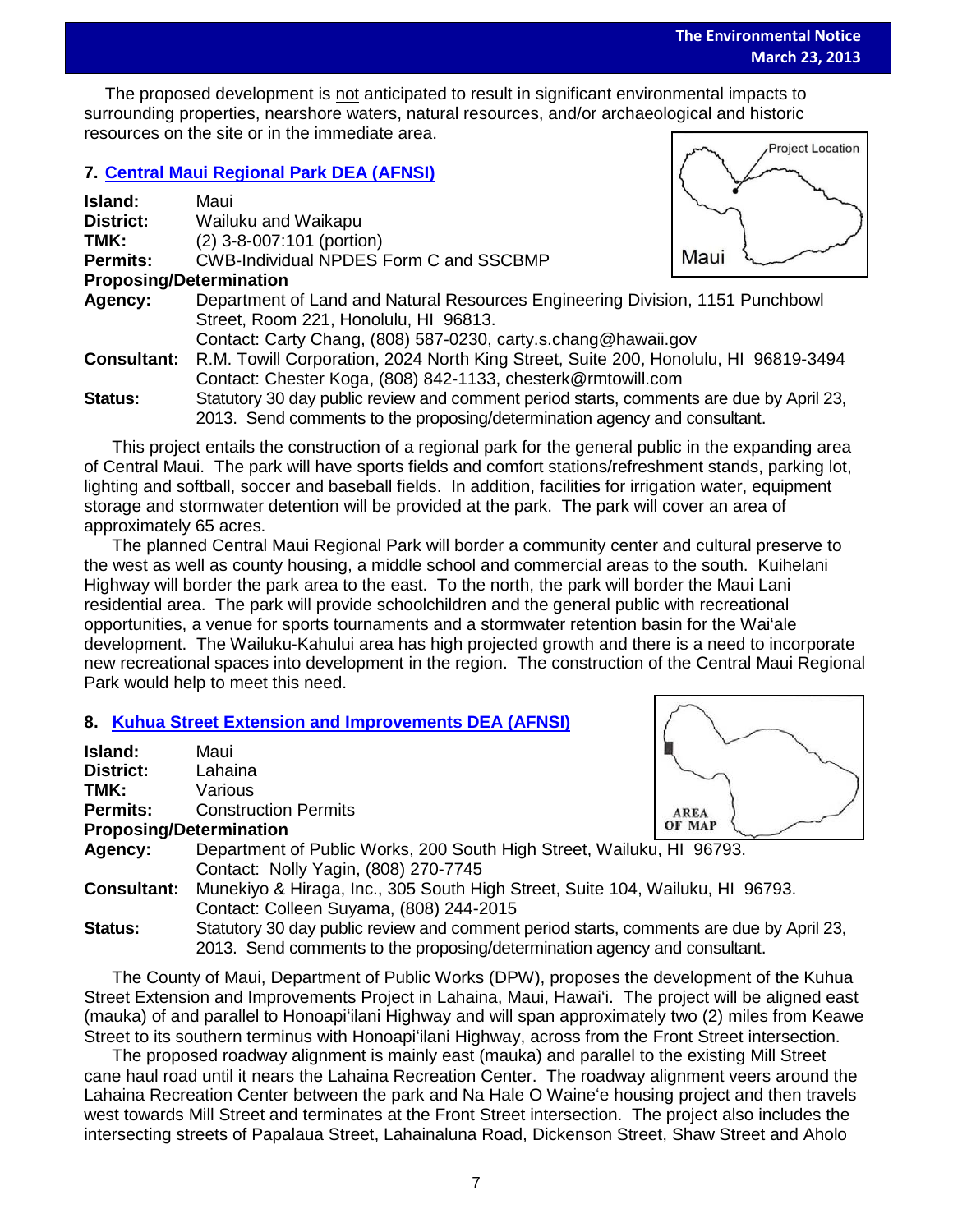**OAHU** 

Road. Due to severe grade differences at Honoapi'ilani Highway, Prison Street is currently not identified as an intersecting street. The proposed project will provide an alternate local transportation corridor parallel to Honoapiʻilani Highway. The County of Maui will need to obtain funding for land acquisition and construction of the project.

# **OʻAHU (HRS 343)**

# **9. [Nu'uanu Reservoir No. 4 Repair](http://oeqc.doh.hawaii.gov/Shared%20Documents/EA_and_EIS_Online_Library/Oahu/2010s/2013-03-23-OA-5B-DEA-Nuuanu-Reservoir-No-4-Repair-Project.pdf) Project DEA (AFNSI)**

| Island:                        | Oʻahu                                                                                   |                         |  |
|--------------------------------|-----------------------------------------------------------------------------------------|-------------------------|--|
| <b>District:</b>               | Honolulu                                                                                |                         |  |
| TMK:                           | $(1)$ 2-2-54: 001 (portion)                                                             |                         |  |
| <b>Permits:</b>                | <b>CWB-Individual NPDES Form C and SSCBMP</b>                                           | <b>Project Location</b> |  |
| <b>Proposing/Determination</b> |                                                                                         |                         |  |
| Agency:                        | Board of Water Supply, City and County of Honolulu, 630                                 |                         |  |
|                                | South Beretania Street, Honolulu, HI 96843.                                             |                         |  |
|                                | Contact: Michael Matsuo, (808) 748-5951, mmatsuo@hbws.org                               |                         |  |
| <b>Consultant:</b>             | R.M. Towill Corporation, 2024 North King Street, Suite 200, Honolulu, HI 96819-3494     |                         |  |
|                                | Contact: Chester Koga, (808) 842-1133, chesterk@rmtowill.com                            |                         |  |
| <b>Status:</b>                 | Statutory 30 day public review and comment period starts, comments are due by April 23, |                         |  |
|                                | 2013. Send comments to the proposing/determination agency and consultant.               |                         |  |

The purpose of the project is to undertake priority maintenance and repair work identified in the most recent DLNR Dam Safety Program inspection report, dated January 13, 2010, and a Phase 1 Investigation Report previously commissioned by DLNR for the Nu'uanu Reservoir No. 4. The repair work is required in order maintain the integrity and operational adequacy of the Nu'uanu Reservoir No. 4 dam infrastructure for purposes of safety and control.

Repair work will include, but is not limited to: excavation of the reservoir near the intake tower, repairing and rehabilitation of the intake tower structure and bridge, construction of downstream measuring weirs, improvements to the outlet receiving area, inspection and cleaning of the outlet tunnel structure, restoration of the downstream embankment, repairing and repavement to the access road on top of the dam, and inspection and repairing of CRM riprap deficiencies on the dam slope.

# **10. [Waimalu Wells I Rock Fall Mitigation and Drainage Improvements](http://oeqc.doh.hawaii.gov/Shared%20Documents/EA_and_EIS_Online_Library/Oahu/2010s/2013-03-23-OA-5B-FEA-Waimalu-Wells-I-Rock-Fall-Mitigation-and-Drainage-Improvements.pdf) FEA (FONSI)**

| Island:<br>Oʻahu                                                                                                | KAHUKU   |
|-----------------------------------------------------------------------------------------------------------------|----------|
|                                                                                                                 |          |
| District:<br>'Ewa                                                                                               |          |
| TMK:<br>9-8-26:72, 9-8-45:36 & 37 and Various Plats/Parcels                                                     | NAJALUA  |
| <b>Permits:</b><br>NPDES, Chapter 55 Water Pollution Control, Community                                         |          |
| Noise Control, Perform Work on State Highways Property,                                                         | KANEGHE  |
| Building, Grading, Drain Connection, Subdivision for                                                            | NAJANAE  |
| Easements, One-Time Review including Drainage Report                                                            | NANAKULI |
| <b>Proposing/Determination</b>                                                                                  |          |
| Honolulu Board of Water Supply, 650 S. King Beretania<br>Agency:                                                | LOCATIO  |
| Street, Honolulu, HI 96843                                                                                      |          |
| Contact: Gregory Shiu, (808) 748-5751                                                                           |          |
| Shimabukuro, Endo & Yoshizaki, Inc., 1126 12 <sup>th</sup> Avenue, Room 309, Honolulu, HI<br><b>Consultant:</b> |          |
| 96816-3715. Contact: Howard K. Endo, (808) 737-1875                                                             |          |
| Finding of No Significant Impact Determination<br><b>Status:</b>                                                |          |

The Honolulu Board of Water Supply (BWS) proposes drainage improvements and rock fall protection measures be undertaken along the steep cliff-like slopes of their Waimalu Wells I property. The BWS will provide drainage improvements to divert surface runoff from flowing onto the cliff-like slopes to mitigate erosion and flooding hazards and install a wire mesh drapery system on the cliff-like slopes to mitigate potential rock falls subject to approval from the adjacent property owners. Direct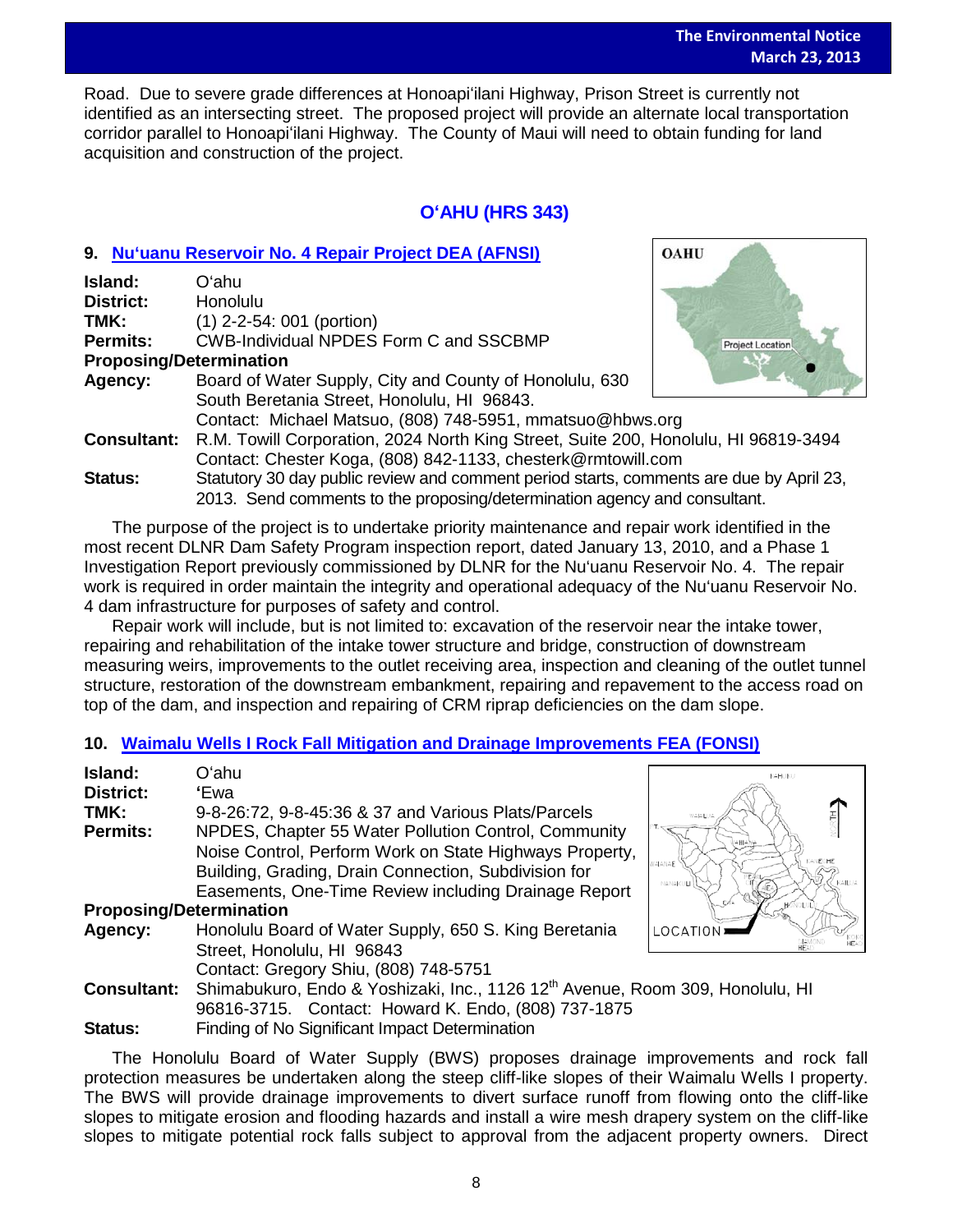impacts include: (1) fugitive dust, exhaust emissions, and noise from construction equipment in the project vicinity and (2) visibility of wire mesh drapery and drain pipes. The contractor will be required to follow standard procedures to mitigate the short term construction impacts, such as restricting working hours, sprinkling, and providing tuning and maintenance of equipment. New vegetation will cover the wire mesh drapery and drain pipes from view. No adverse long-term impacts are anticipated from this project.

# **11. [Kunia Agricultural Park DEA \(AFNSI\)](http://oeqc.doh.hawaii.gov/Shared%20Documents/EA_and_EIS_Online_Library/Oahu/2010s/2013-03-23-OA-5B-DEA-Kunia-Agricultural-Park.pdf)**

| Island:<br><b>District:</b><br>TMK:<br><b>Permits:</b> | Oʻahu<br>'Ewa<br>(1) 9-4-002:080<br>NPDES Construction Stormwater Permit; Grading Permit;                                                                            | Waialua<br>Schoffeld<br>Waianae<br><b>Barracks</b><br>Project<br>Havai Ka<br>Location |
|--------------------------------------------------------|----------------------------------------------------------------------------------------------------------------------------------------------------------------------|---------------------------------------------------------------------------------------|
|                                                        | Agricultural Park Plan Review by City Department of Planning<br>and Permitting; HDOT Plan Review; Utility Company Plan<br>Review; Noise Permit                       | Island of Oahu                                                                        |
| <b>Proposing/Determination</b>                         |                                                                                                                                                                      |                                                                                       |
| Agency:                                                | Department of Agriculture, 1428 South King Street, Honolulu, HI 96814.                                                                                               |                                                                                       |
| <b>Consultant:</b>                                     | R. M. Towill Corporation (RMTC), 2024 North King Street, Suite 200, Honolulu, HI 96819.<br>Contact: Brian Takeda, (808) 842-1133                                     |                                                                                       |
| Status:                                                | Statutory 30 day public review and comment period starts, comments are due by April 23,<br>2013. Send comments to the proposing/determination agency and consultant. |                                                                                       |

Hawai'i Revised Statutes (HRS), Chapter 166, Agricultural Parks, confers on the Hawai'i Department of Agriculture (HDOA) the authority to plan, develop and manage agricultural parks on public lands to increase the supply of diversified agricultural lands. The proposed Kunia Agricultural Park, Kunia, O'ahu, would be located on approximately 150 acres of State lands known to be highly suited to a variety of crops and currently under cultivation. The proposed Kunia Agricultural Park would afford 24 lessees the ability to both farm and live on the property through lease of farm dwelling lots with an associated cluster home to be developed and owned by the State. The Hawai'i Department of Agriculture will be responsible for developing and maintaining the agricultural infrastructure and for securing irrigation water for the Kunia Agricultural Park. The HDOA's request for an allocation of agricultural water from the Waiahole Ditch is pending before the Department of Land and Natural Resources, Commission on Water Resource Management.

# **12. [Interstate Route H-1 Rehabilitation, Middle Street to Vicinity of Ward Avenue FEA \(FONSI\)](http://oeqc.doh.hawaii.gov/Shared%20Documents/EA_and_EIS_Online_Library/Oahu/2010s/2013-03-23-OA-5B-DEA-Interstate-H1-Rehabilitation.pdf)**

| Island:                        | Oʻahu                                                                                     |                         |
|--------------------------------|-------------------------------------------------------------------------------------------|-------------------------|
| <b>District:</b>               | <b>Honolulu</b>                                                                           |                         |
| TMK:                           | Interstate Route H-1 right-of-way, 1-6-021:005, 1-6-024:001,                              |                         |
|                                | and 1-6-024:003                                                                           | Oahı                    |
| <b>Permits:</b>                | CZM, NPDES, Noise Permit, and Noise Variance                                              |                         |
| <b>Proposing/Determination</b> |                                                                                           |                         |
| Agency:                        | State of Hawaii Department of Transportation, Highways                                    |                         |
|                                | Division, 869 Punchbowl Street, Honolulu, HI 96813.                                       |                         |
|                                | Contact: Mr. Ross Hironaka, (808) 768-7575                                                | <b>Project Location</b> |
| <b>Consultant:</b>             | Parsons Brinckerhoff, 1001 Bishop St., American Savings Bank Tower, Suite 2400, Honolulu, |                         |
|                                | HI 96813. Contact: Mr. James Hayes, (808) 566-2239                                        |                         |
| <b>Status:</b>                 | Finding of No Significant Impact Determination                                            |                         |

The State of Hawaiʻi Department of Transportation, Highways Division (HDOT) and the Federal Highway Administration (FHWA) propose to rehabilitate Interstate Route H-1 between Middle Street and the vicinity of Ward Avenue. The work will include pavement rehabilitation or resurfacing, permanent restriping to accommodate four (10-foot wide) through lanes, replace highway lighting, and the addition of a concrete glare screen. In addition, Nu'uanu Stream Bridge will be widened along with other minor modifications to allow for the four through lanes.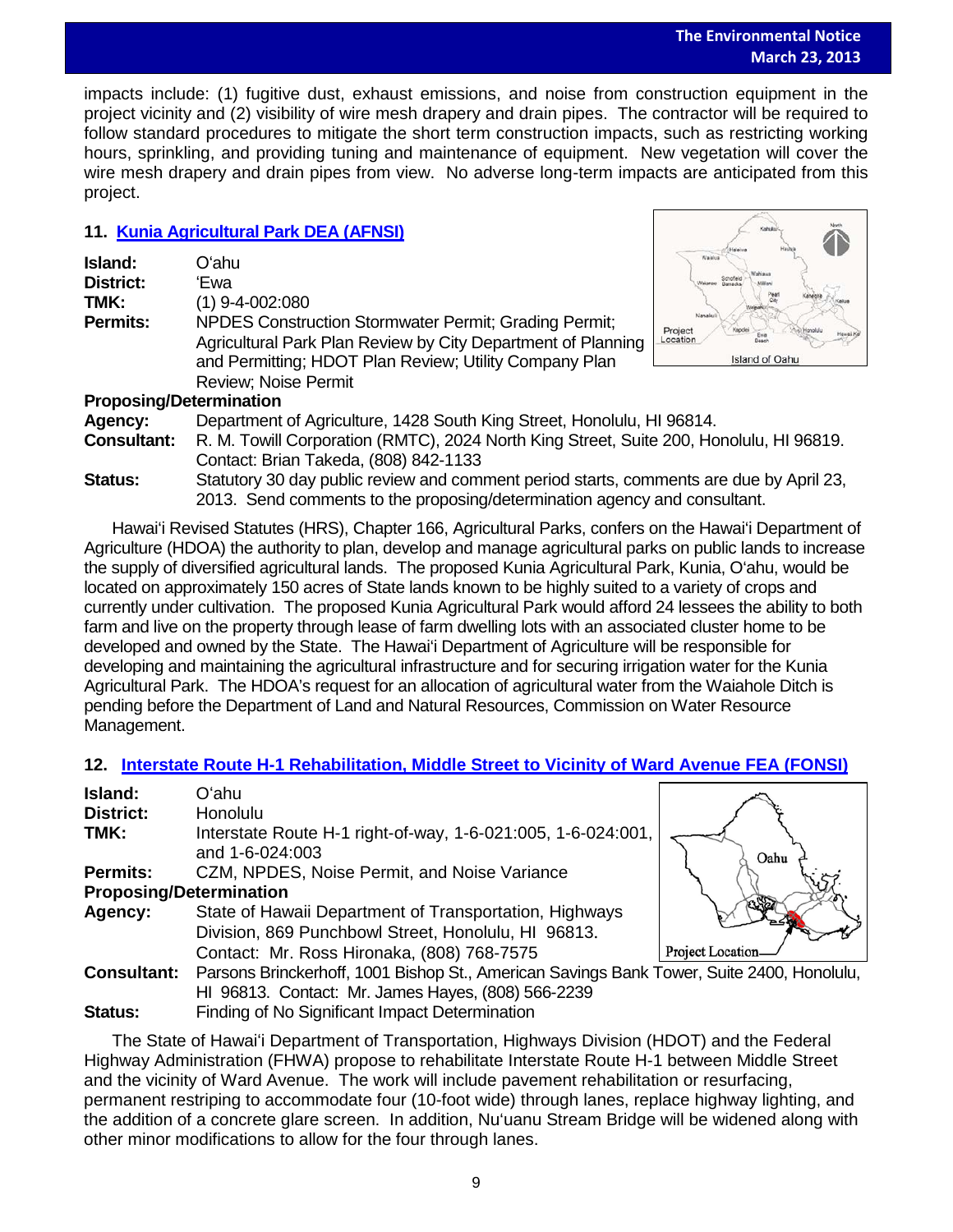The proposed project is consistent with the Oahu Regional Transportation Plan 2035 and has been developed to prolong the interstate's surface life; address congestion in the Interstate Route H-1 corridor; and improve safety.

# **KAUAʻI (HRS 343)**

#### **13. [Kalepa Motocross Track](http://oeqc.doh.hawaii.gov/Shared%20Documents/EA_and_EIS_Online_Library/Kauai/2010s/2013-03-23-KA-5B-FEA-Kalepa-Motocross-Track.pdf) FEA (FONSI)**

| Island:                        | Kaua'i                                                |
|--------------------------------|-------------------------------------------------------|
| District:                      | Lihuʻe                                                |
| TMK:                           | $(4)$ 3-9-002:036                                     |
| <b>Permits:</b>                | NPDES, Noise Permit/ Variance, County Class II Zoning |
|                                | Permit, County Grubbing and Grading Permit            |
| <b>Dranacina/Determination</b> |                                                       |



#### **Proposing/Determination**

**Agency:** Department of Parks and Recreation, Parks Division, 4444 Rice Street, Ste. 105, Līhu'e, HI 96766-1340. Contact: Mr. Ian Costa, (808) 241-4460

**Consultant:** SSFM International, Inc., 501 Sumner Street, Suite 620, Honolulu, HI 96817 Contact: Mr. Jared K. Chang, (808) 531-1308 **Status:** Finding of No Significant Impact

The Kaua'i Department of Parks and Recreation is proposing to develop a new 14.8-acre motocross track complex located in Kalepa, Līhu'e. The purpose of the project is to relocate the existing Wailua Motocross Complex, which is in close proximity to sensitive land uses, specifically Nukoli'i Beach Park, Wailua Golf Course, and resort properties. Following completion of the project, the existing Wailua Motocross Complex would revert to open space.

The Kālepa Motocross Track will be owned by the County and operated with assistance from Kaua'i's motocross associations. The 18-acre site was dedicated to the County by Executive Order to set-aside an area in Kālepa to relocate the existing motocross track in Wailua. A 3.2-acre portion of this site will remain as open space to provide a buffer from adjacent uses. The project will provide a safe, family oriented, drug-free recreational environment to encourage statewide or national amateur motocross and bicycle motocross (BMX) competition.

Ideas for the complex include a natural terrain style motocross track, BMX track and a mini keiki (child) track that could also accommodate BMX. Other types of tracks may be possible if space permits. Track designs will be predicated on the existing topography, the needs of riders, and maintenance concerns.

# **NEPA NOTICE**

**The National Aeronautics and Space Administration Low Density Supersonic Decelerator Technology Demonstration Mission Pacific Missile Range Facility (DEA)** 

| <b>Island:</b>     | Kauaʻi                                               |
|--------------------|------------------------------------------------------|
| Agency:            | National Aeronautics and Space Administration (NASA) |
| <b>Consultant:</b> | KAYA Associates Inc., Huntsville AL                  |

The National Aeronautics and Space Administration (NASA) is preparing an Environmental Assessment (EA), in accordance with the following statutes, regulations and procedures: National Environmental Policy Act (NEPA) of 1969, as amended; Council on Environmental Quality Regulations for Implementing the Procedural Provisions of NEPA; NASA NEPA implementing regulations; and NASA Procedural Requirement 8580.1A, Implementing the National Environmental Policy Act and Executive Order 12114.

The NASA Low Density Supersonic Decelerator (LDSD) EA analyzes the potential environmental consequences that could result from launching up to four LDSD Test Vehicles from the airfield area on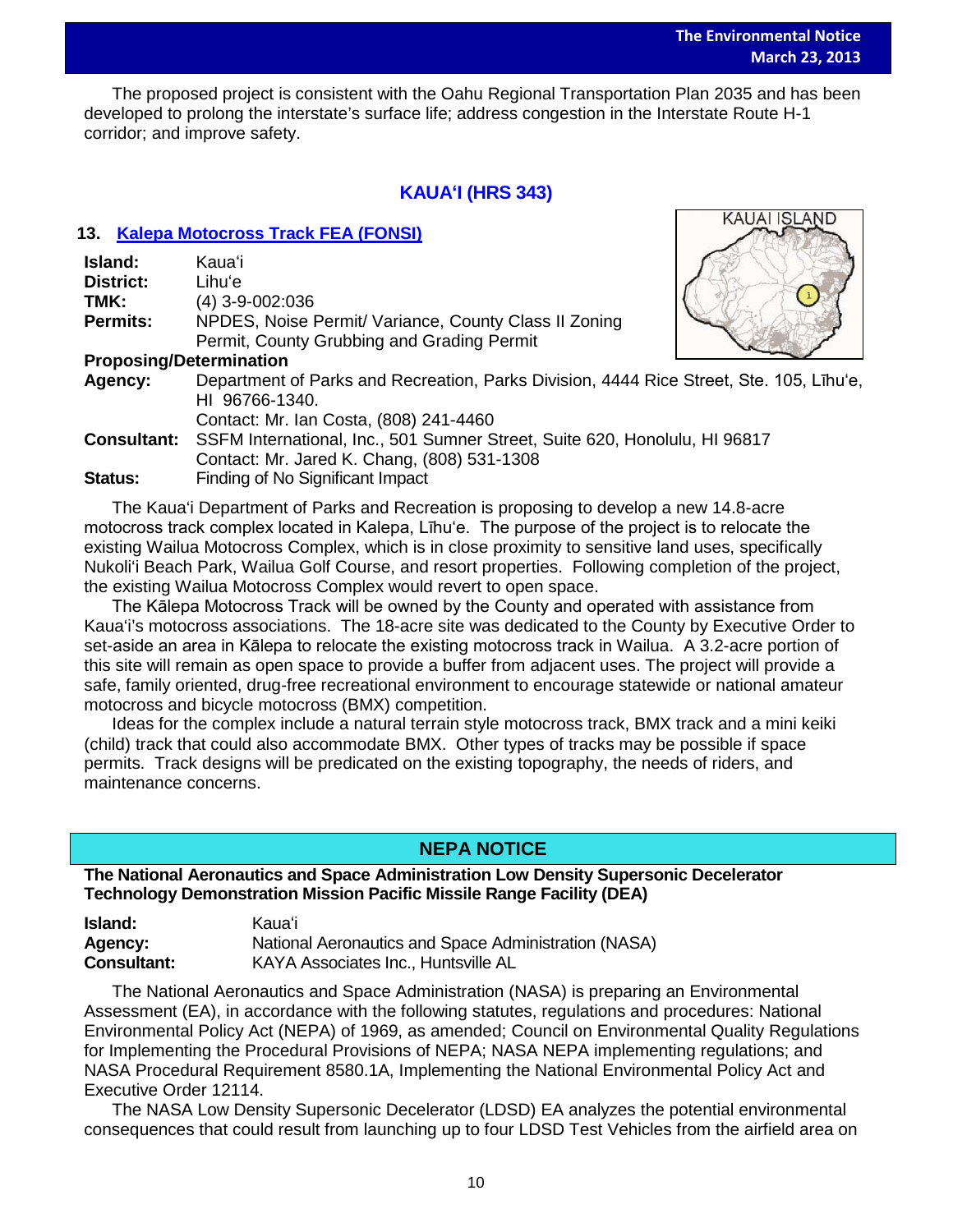the Pacific Missile Range Facility (PMRF). The Proposed Action would allow NASA to conduct<br>Currential Flight Duncation Tests from DMPE. The Presenced Action is appelled to summed MAG Supersonic Flight Dynamics Tests from PMRF. The Proposed Action is needed to support NASA's plans for ambitious new robotic missions to Mars and lays the groundwork for even more complex human science expeditions in the future. The LDSD Project would launch and recover up to four LDSD Test Vehicles over a two-year period (2014 and 2015).

The Draft EA and comment form are available at [http://www.govsupport.us/nasaldsdea a](http://www.govsupport.us/nasaldsdea)nd at the following locations: Hawaiʻi State Library, Hawaiʻi and Pacific Section Document Unit, 478 South King Street, Honolulu, Oʻahu, HI 96813-2994 and Lihuʻe Public Library, 4344 Hardy Street, Lihuʻe, Kauaʻi, HI 96766; Waimea Public Library, 9750 Kaumualiʻi Highway, Waimea, Kauaʻi, HI 96796

Public comments on the Draft EA will be accepted through **April 19, 2013**. Submit written comments to: Mark Phillips, LDSD Project NEPA lead, at the Jet Propulsion Laboratory, Attention: Mark Phillips, 4800 Oak Grove Drive – M/S 301-370, Pasadena, CA 91109, or by fax to 818-393-6020, or by email to [j.m.phillips@jpl.nasa.gov, or by calling 818-354-1181.](mailto:j.m.phillips@jpl.nasa.gov,%20or%20by%20calling%20%20818-354-1181.)

# **COASTAL ZONE MANAGEMENT NOTICES**

#### **Special Management Area (SMA) Minor Permits**

The SMA Minor permits below have been approved (HRS 205A-30). For more information, contact the county/state Planning Department. Honolulu (768-8014); Hawaiʻi (East Hi, 961-8288; West Hi, 323-4770); Kauaʻi (241-4050); Maui (270-7735); Kakaʻako or Kalaeloa Community Development District (587-2841).

| <b>Location (TMK)</b>                     | <b>Description (File No.)</b>                                                                                                                                                     | <b>Applicant/Agent</b>                                     |
|-------------------------------------------|-----------------------------------------------------------------------------------------------------------------------------------------------------------------------------------|------------------------------------------------------------|
| Maui: Kahului (3-8-007: 040)              | Install Underground Water Line (SM2 20130018)                                                                                                                                     | Johnson Controls Inc.                                      |
| Maui: Kahului (3-7-002: 001)              | Creation of Driveway Ramp (SM2 20130019)                                                                                                                                          | Lot F-1 LLC                                                |
| Maui: Makena (2-1-011: 001)               | Construct Fence for Safety (SM2 20130020)                                                                                                                                         | Polo Beach Club                                            |
| Maui: Lahaina (4-5-021: 007)              | Watershed Demonstration at Park (SM2 20130022)                                                                                                                                    | <b>Tova Callender</b>                                      |
| Maui: Lahaina (4-6-028: 030)              | Replace Aluminum Doors with Vinyl (SM2<br>20130023)                                                                                                                               | Dave & Cheryl Houston                                      |
| Maui: Lahaina (4-6-001: 009)              | 2013 Ocean Arts Festival (SM2 20130024)                                                                                                                                           | <b>Lahaina Town Action Committee</b>                       |
| Maui: Lahaina (4-6-001: 009)              | 2014 Ocean Arts Festival (SM2 20130025)                                                                                                                                           | Lahaina Town Action Committee                              |
| Maui: Lahaina (4-6-001: 009)              | 2015 Ocean Arts Festival (SM2 20130026)                                                                                                                                           | Lahaina Town Action Committee                              |
| Maui: Lahaina (4-6-006: 005)              | New Dwelling (SM2 20130027)                                                                                                                                                       | Patricia Lauricella & Rebecca<br>Lauricella                |
| O'ahu: Ala Moana Boulevard (2-6-010: 011) | New Utility Installation, Type A, Including Six<br>Equipment Cabinets, Two GPS Receive Only<br>Antennas, Twelve Panel Antennas, and Accessory<br>Uses and Structures (2013/SMA-5) | Cellco Partnership (dba Verizon<br>Wireless) / Mike Beason |

# **SHORELINE NOTICES**

#### **Shoreline Certification Applications**

The shoreline certification applications above are available for review at the DLNR Offices on Kauaʻi, Hawaiʻi, Maui, and Honolulu, 1151 Punchbowl Street, Room 220 (HRS 205A-42 and HAR 13-222-12). All comments shall be submitted in writing to the State Land Surveyor, 1151 Punchbowl Street, Room 210, Honolulu, HI 96813 and postmarked no later than 15 calendar days from the date of the public notice of the application. For more information, call Ian Hirokawa at 587-0420.

| File No. | <b>Date</b> | Location                                                                                                                                                     | <b>Applicant/Owner</b>     | <b>TMK</b>  |
|----------|-------------|--------------------------------------------------------------------------------------------------------------------------------------------------------------|----------------------------|-------------|
| OA-1521  | 2/28/13     | Lot 14 of Map 1 Land Court Consolidation 211<br>situate at Kaunala, Ko'olauloa, O'ahu<br>Address: 58-189 Napo'onala Place<br>Purpose: Building setback lines | Gil P. Bumanglag/ SBC, LLC | 5-8-006:044 |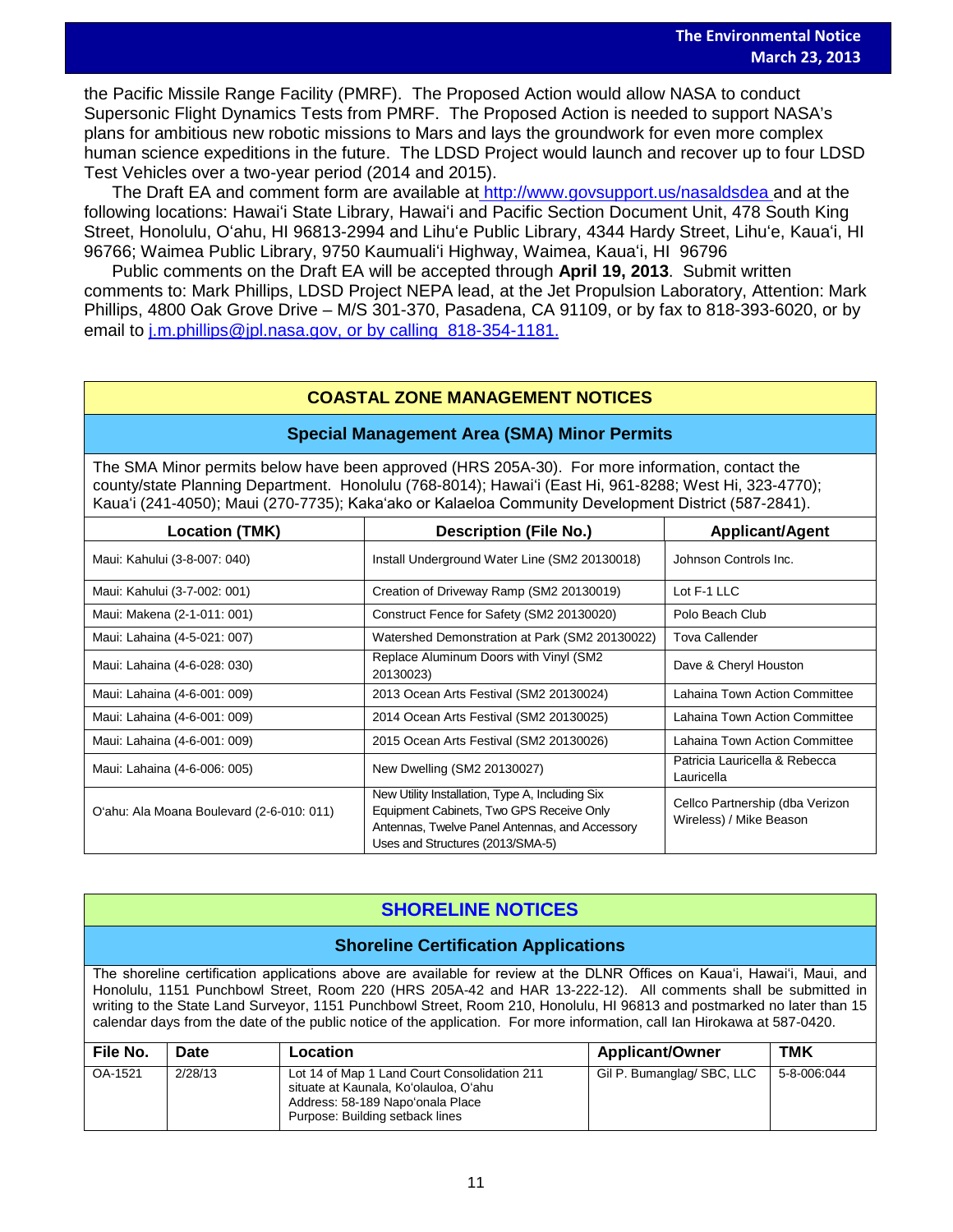**The Environmental Notice March 23, 2013**

| OA-1522 | 3/11/13 | Lot 716, Land Court Application 1089 situate at<br>Kamananui, Waialua, O'ahu<br>Address: 67-322 Kaiea Place<br>Purpose: Building permit                                                                 | Walter P. Thompson, Inc./<br>Masaru Yokouchi Marital<br>Trust             | 6-7-013:021 |
|---------|---------|---------------------------------------------------------------------------------------------------------------------------------------------------------------------------------------------------------|---------------------------------------------------------------------------|-------------|
| OA-1523 | 3/12/13 | Portion of R.P. 52, L.C. Aw. 802 to A. Adams situate<br>at Niu, Waikiki, Honolulu, O'ahu<br>Address: 5633 Kalaniana'ole Highway<br>Purpose: Setback purposes                                            | Austin, Tsutsumi &<br>Associates, Inc./ Kinoshita<br>Management Co., Ltd. | 3-7-001:022 |
| MA-541  | 2/28/13 | Makena Beach Lots Lot 56-A portion of Land<br>Commission Award 11,216, Apana 21 to M.<br>Kekauonohi situate at Palauea, Honua'ula, Wailea,<br>Maui<br>Address: 4472 Makena Road<br>Purpose: Renovations | Valera, Inc./ Dan & Kim<br>Huish                                          | 2-1-011:012 |

#### **Shoreline Certifications and Rejections**

The shoreline notices below have been proposed for certification or rejection by DLNR (HRS 205A-42 and HAR 13-222-26). Any person or agency who wants to appeal shall file a notice of appeal in writing with DLNR no later than 20 calendar days from the date of this public notice. Send the appeal to the Board of Land and Natural Resource, 1151 Punchbowl Street, Room 220, Honolulu, HI 96813.

| File No. | <b>Proposed/Rejected</b>                   | Location                                                                                                                                                                                                                                                                                     | <b>Applicant/Owner</b>                                                       | TMK                  |
|----------|--------------------------------------------|----------------------------------------------------------------------------------------------------------------------------------------------------------------------------------------------------------------------------------------------------------------------------------------------|------------------------------------------------------------------------------|----------------------|
| OA-1502  | <b>Proposed Shoreline</b><br>Certification | Lot 341 (Map 201) of Land Court Application<br>323 situate at Pu'eohala, Kailua,<br>Koʻolaupoko, Oʻahu<br>Address: 510 North Kalaheo Avenue<br>Purpose: Setback purposes                                                                                                                     | Austin, Tsutsumi &<br>Associates, Inc./ J.L.<br>Calhoun-C.R. Larson<br>Trust | 4-3-018:067          |
| MA-523   | <b>Proposed Shoreline</b><br>Certification | Parcel 2 Allotment No. 35-B of the Hui O<br>Mailepai situate at Ka'anapali, Maui<br>Address: 4809 Lower Honoapi'ilani Road<br>Purpose: Setback purposes                                                                                                                                      | Arthur P. Valenica/ Brian<br>Graham                                          | 4-3-015:008          |
| KA-369   | <b>Proposed Shoreline</b><br>Certification | Allotment 49-A situate at Moloa'a, Aliomanu,<br>Kaua'i<br>Address: Aliomanu Road<br>Purpose: Building permit                                                                                                                                                                                 | Honua Engineering,<br>Inc./C.R. Stephens<br>Properties, LLC                  | 4-9-004:015-<br>0002 |
| HA-452   | Rejection                                  | Portion of Parcel A being a portion of the<br>Kawaihae Harbor Project Executive Order<br>1904 as described in CSF 12825 situate at<br>Kawaihae 2 <sup>nd</sup> , South Kohala, Island of<br>Hawaii<br>Address: Kawaihae Harbor<br>Purpose: Kawaihae Harbor South Access<br>Road improvements | George S. Yoshimura/<br>State of Hawai'i                                     | 6-1-003:026          |

#### **CONSERVATION DISTRICT USE APPLICATION**

Persons interested in commenting on the following Conservation District Use Application or interested in receiving notification of determinations on Conservation District Use Applications must submit comments and requests to the Department of Land and Natural Resources. Notification requests must include the following information: 1) Name and address of the requestor; 2) The application for which the requestor would like to receive notice of determination; and 3) The date the notice was initially published in the Environmental Notice. Send comments and requests to: Department of Land and Natural Resources, Office of Conservation and Coastal Lands, P.O. Box 621, Honolulu, HI, 96809. DLNR will make every effort to notify those interested in the subject CDUAs. However, DLNR is not obligated to notify any person not strictly complying with the above requirements. For more information, please contact the Office of Conservation and Coastal Land's staff listed for below.

| <b>PROJECT:</b>         |
|-------------------------|
| File No.:               |
| Location:               |
| TMKs:                   |
| <b>Proposed Action:</b> |
| 343, HRS Determination: |

**PROJECT:** CDUA OA-3658 **File No.:** USGS Pacific Islands Water Science Center **Location:** Moanalua Valley District, Island of Oahu **TMKs:** (1) 1-1-013:001 **Repair of Existing Structure, Data Collection** Exempt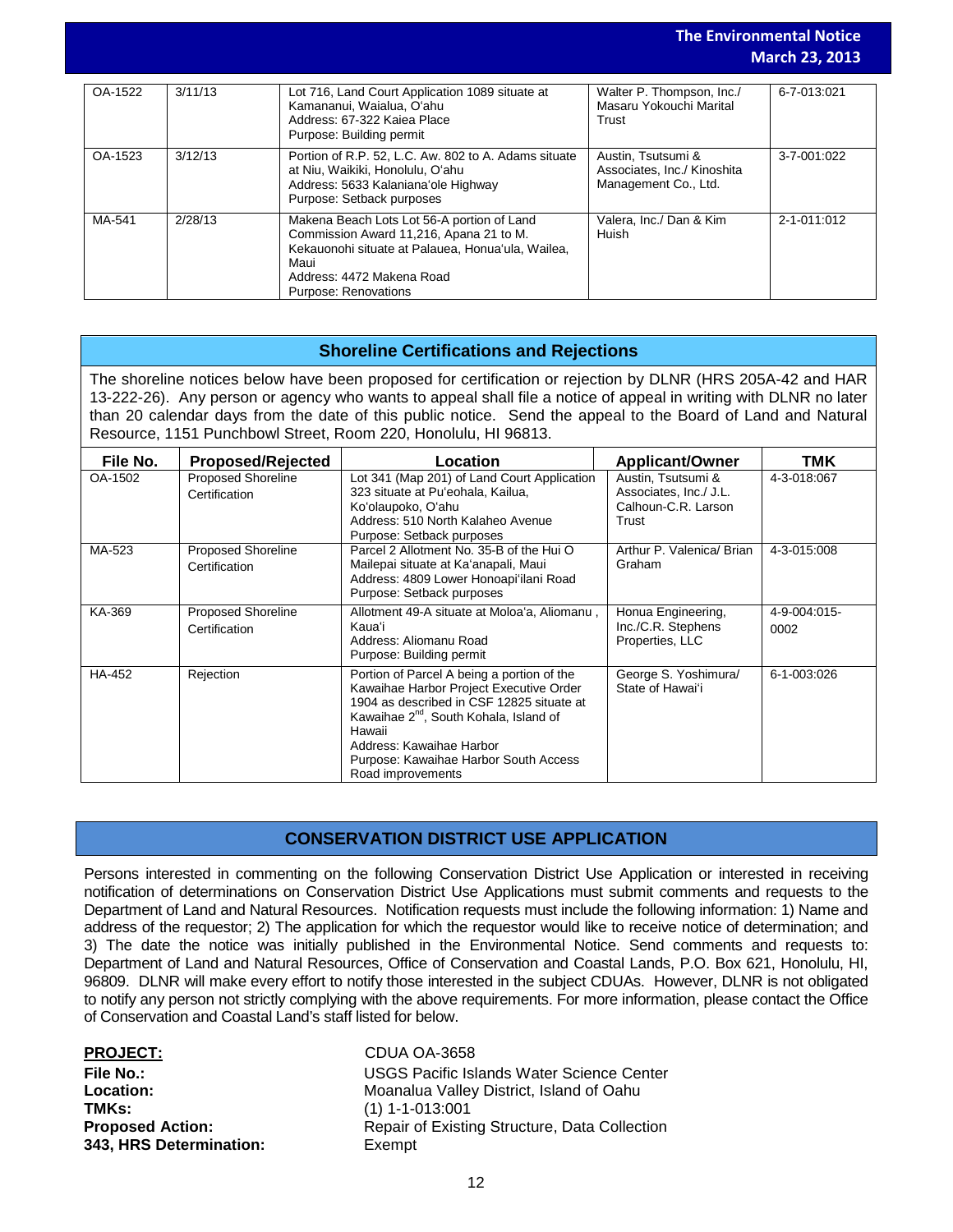**Applicant's Contact:** Ronald L. Rickman (808) 587-2407<br>
Ronald L. Rickman (808) 587-2407 **OCCL Staff Contact:** Alex J. Roy (808) 587-0316

# **FEDERAL NOTICES**

#### 1. **[Proposed Consent Decree, Clean Air Act Citizen Suit by Pepe'ekeo Health and Environment](http://www.gpo.gov/fdsys/pkg/FR-2013-03-18/pdf/2013-06194.pdf)**

The United States Environmental Protection Agency (EPA) requests public comment on a proposed consent decree to address a lawsuit filed by Preserve Pepe'ekeo Health and Environment in the United States District Court for the District of Hawai'i: Preserve Pepe'ekeo Health and Environment v. EPA, No. CV 12 00520 ACK– RLP (D. HI). On September 19, 2012, Preserve Pepe'ekeo Health and Environment filed a complaint that EPA failed to perform its nondiscretionary duty pursuant to section 505(b) (2) of the Act, 42 U.S.C. 7661d (b) (2), to grant or deny, within 60 days after it was filed, a petition requesting that EPA object to a proposed title V operating permit for the Hu Honua Bioenergy Facility issued by the Hawai'i Department of Health to Hu Honua. Under the terms of the proposed consent decree, EPA would be required to sign its response to Plaintiff's petition by August 7, 2013, or within 30 days of the entry of this Consent Decree, whichever is later. DATES: Written comments on the proposed consent decree must be received by April 17, 2013. ADDRESSES: Submit your comments, identified by Docket ID number EPA– HQ–OGC–2012–0477, online at [www.regulations.gov](http://www.regulations.gov/) (EPA's preferred method); by email to [oei.docket@epa.gov;](mailto:oei.docket@epa.gov) mailed to EPA Docket Center, Environmental Protection Agency, Mail code: 2822T, 1200 Pennsylvania Ave. NW., Washington, DC 20460–0001; or by hand delivery or courier to EPA Docket Center, EPA West, Room 3334, 1301 Constitution Ave. NW., Washington, DC, between 8:30 a.m. and 4:30 p.m. Monday through Friday, excluding legal holidays. Comments on a disk or CD–ROM should be formatted in Word or ASCII file, avoiding the use of special characters and any form of encryption, and may be mailed to the mailing address above. FOR FURTHER INFORMATION CONTACT: Susan Stahle, Air and Radiation Law Office (2344A), Office of General Counsel, U.S. Environmental Protection Agency, 1200 Pennsylvania Ave. NW., Washington, DC 20460; telephone: (202) 564–1272; fax number (202) 564–5603; email address: [stahle.susan@epa.gov](mailto:stahle.susan@epa.gov) (see, 78 F.R. 16667, March 18, 2013).

#### 2. **[Endangered Species File No. 17022 –](http://www.gpo.gov/fdsys/pkg/FR-2013-03-14/pdf/2013-05896.pdf) Issuance of Permit**

The National Marine Fisheries Service (NMFS), National Oceanic and Atmospheric Administration (NOAA) of the United States Department of Commerce has issued a permit to the NMFS Pacific Islands Fisheries Science Center (PIFSC; Samuel Pooley, Ph.D., Responsible Party) to take green (*Chelonia mydas*) and hawksbill (*Eretmochelys imbricata*) sea turtles for purposes of scientific research. ADDRESSES: The permit and related documents are available for review upon written request or by appointment in the following offices: Permits and Conservation Division, Office of Protected Resources, NMFS, 1315 East-West Highway, Room 13705, Silver Spring, MD 20910; phone (301) 427–8401; fax (301) 713–0376; and Pacific Islands Region, NMFS, 1601 Kapi'olani Boulevard, Room 1110, Honolulu, Hawai'i 96814–4700; phone (808) 944–2200; fax (808) 973–2941; FOR FURTHER INFORMATION CONTACT: Amy Hapeman or Rosa L. Gonzalez, (301) 427–8401 (see, 78 F.R. 16255, March 14, 2013).

#### 3. **[Notice of Intent To Prepare the Commonwealth of the Northern Mariana Islands Joint Military Training](http://www.gpo.gov/fdsys/pkg/FR-2013-03-14/pdf/2013-05837.pdf)  [Environmental Impact Statement / Overseas Environmental Impact Statement](http://www.gpo.gov/fdsys/pkg/FR-2013-03-14/pdf/2013-05837.pdf)**

Pursuant to section (102)(2)(c) of the National Environmental Policy Act (NEPA) of 1969, as implemented by the Council on Environmental Quality Regulations (40 Code of Federal Regulations parts 1500–1508), and Executive Order 12114, and United States (U.S.) Marine Corps NEPA implementing regulations in Marine Corps Order P5090.2A, Marine Corps Forces, Pacific (MARFORPAC), as the Executive Agent designated by the U.S. Pacific Command (PACOM), announces its intent to prepare an Environmental Impact Statement (EIS)/Overseas EIS (OEIS) to evaluate the potential impacts associated with preliminary alternatives for meeting PACOM Service Components' unfilled unit level and combined level military training requirements in the Western Pacific. The proposed action is to establish a series of live-fire and maneuver Ranges and Training Areas (RTAs) within the Commonwealth of the Northern Mariana Islands (CNMI) to meet this purpose. Existing Department of Defense (DoD) RTAs and support facilities in the Western Pacific, particularly those in the Mariana Islands, are insufficient to support PACOM Service Components' U.S. Code (U.S.C.) Title 10 training requirements for the region. The expansion of existing RTAs and construction of new RTAs will satisfy identified training deficiencies for PACOM forces that are based in or regularly train in the CNMI. These RTAs will be available to U.S. forces and their allies on a continuous and uninterrupted schedule. These RTAs are needed to support ongoing operational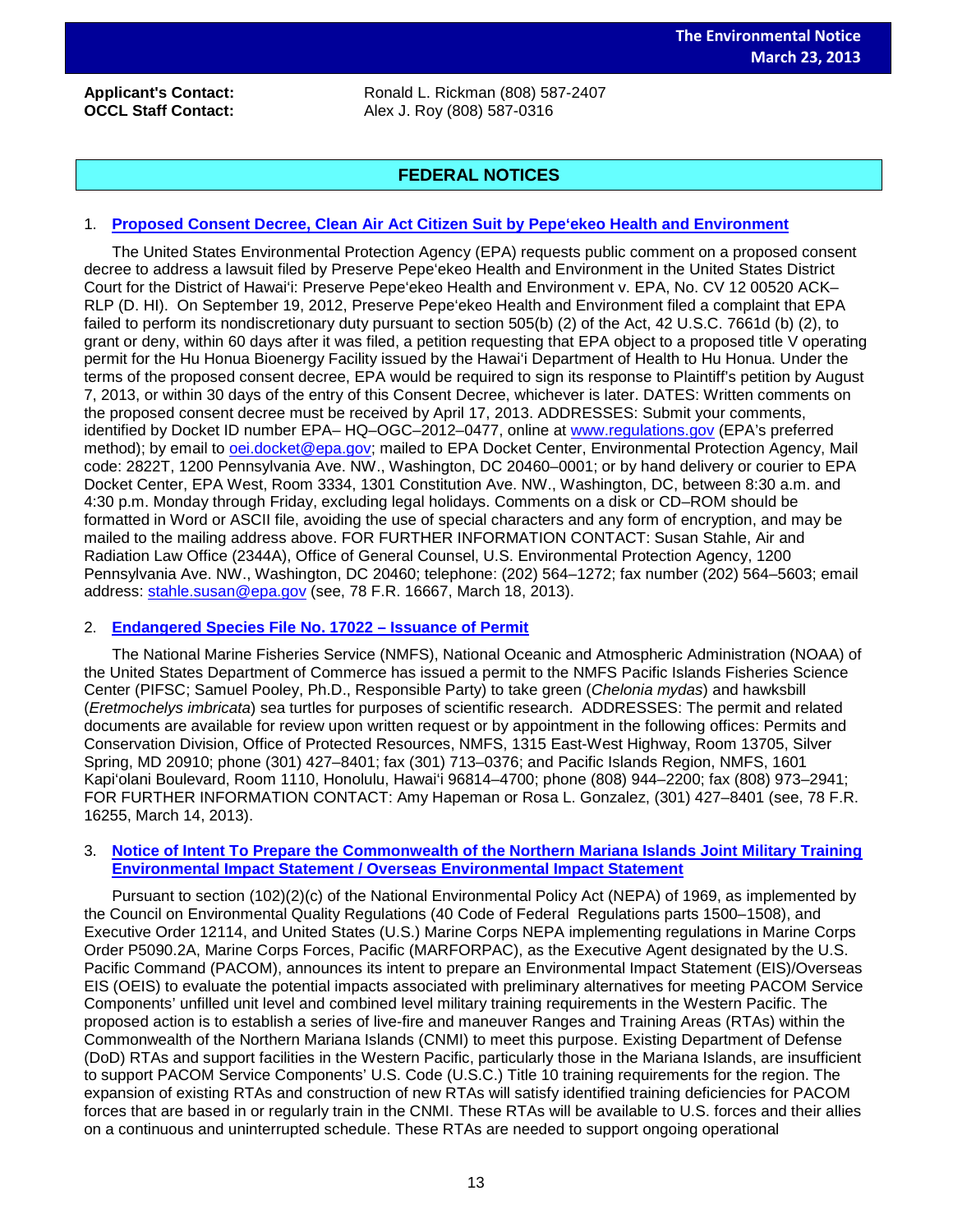requirements, changes to U.S. force structure and geographic positioning of forces, and U.S. training<br>relationships with allied patiens, MAREORRAC, as the Executive Agent, has invited the Eederal Aviati relationships with allied nations. MARFORPAC, as the Executive Agent, has invited the Federal Aviation Administration (FAA); International Broadcasting Bureau (IBB); U.S. Army Corps of Engineers; National Marine Fisheries Service; U.S. Fish and Wildlife Service; and U.S. Department of Interior, Office of Insular Affairs, to participate as cooperating agencies in the preparation of the EIS/OEIS. MARFORPAC has also developed a Memorandum of Understanding with the military services regarding their support and engagement in the development of the EIS/OEIS. MARFORPAC encourages governmental agencies, private-sector organizations, and the general public to participate in the NEPA process for the EIS/OEIS. MARFORPAC is initiating the scoping process for the EIS/OEIS with this Notice of Intent (NOI). Scoping assists MARFORPAC in identifying community concerns and specific issues to be addressed in the EIS/OEIS. All interested parties are invited to attend the scoping meetings and are encouraged to provide comments. MARFORPAC will consider these comments in determining the scope of the EIS/OEIS. DATES: Three public scoping meetings, using an open-house format, will be held on the following dates and locations in the CNMI: Wednesday, April 10, 2013, 5:00 p.m. to 8:00 p.m., Dandan Elementary School Cafeteria, Dandan Road, Dandan, Saipan, CNMI 96960; Thursday, April 11, 2013, 4:00 p.m. to 7:00 p.m., Tinian Gym, San Jose, Tinian, CNMI 96950; and Friday, April 12, 2013, 5:00 p.m. to 8:00 p.m., Carolinian Utt, Garapan, Saipan, CNMI 96960.

Concurrent with the NEPA process, MARFORPAC is initiating National Historic Preservation Act Section 106 Consultation to determine the potential effects of the proposed action on historic properties. During each of the above meetings, MARFORPAC will hold Section 106 meetings in a separate area where subject matter experts will explain the Section 106 process and solicit public input on the identification of historic properties and potential effects of the proposed action on historic properties.

Comments on the proposed action and preliminary alternatives may be submitted during the 45-day public scoping comment period. Comments should be postmarked or received by April 29, 2013, Chamorro Standard Time (ChST). There are three ways to submit written comments: (1) providing comments at one of the public scoping meetings; (2) submitting comments through the project Web site: www.cnmijointmilitarytrainingeis.com; and (3) mailing comments to the following address: Naval Facilities Engineering Command, Pacific, Attn: EV21, CNMI Joint Military Training EIS / OEIS Project Manager, 258 Makalapa Drive, Suite 100, JBPHH, HI 96860– 3134. FOR FURTHER INFORMATION please visit the project Web site or contact the CNMI Joint Military Training EIS/OEIS Project Manager by telephone at 808–472–1253 or by email via the project Web site. Please submit requests for special assistance, sign language interpretation for the hearing impaired, or other auxiliary aids needed at the public scoping open house to the Project Manager by March 25, 2013 (see, 78 F.R. 16257, March 14, 2013).

#### 4. **Western Pacific Fisheries - [2013 Annual Catch Limits and Accountability Measures](http://www.gpo.gov/fdsys/pkg/FR-2013-03-13/pdf/2013-05785.pdf)**

The National Marine Fisheries Service (NMFS), National Oceanic and Atmospheric Administration (NOAA), of the U. S. Department of Commerce specifies annual catch limits for western Pacific bottomfish, crustacean, precious coral, and coral reef ecosystem fisheries, and accountability measures to correct or mitigate any overages of catch limits. The catch limits and accountability measures support the long-term sustainability of fishery resources of the U.S. Pacific Islands. DATES: The final specifications are effective April 12, 2013 through December 31, 2013. ADDRESSES: Copies of the fishery ecosystem plans are available from the Western Pacific Fishery Management Council (Council), 1164 Bishop St.,Suite 1400, Honolulu, Hawai'i 96813, telephone 808– 522–8220, fax 808–522–8226, or [www.wpcouncil.org.](http://www.wpcouncil.org/) Copies of the environmental assessments and findings of no significant impact for this action, identified by NOAA–NMFS–2012–0226, are available from [www.regulations.gov,](http://www.regulations.gov/) or from Michael D. Tosatto, Regional Administrator, NMFS Pacific Islands Region (PIR), 1601 Kapi'olani Boulevard, Suite 1110, Honolulu, Hawai'i 96814. FOR FURTHER INFORMATION CONTACT: Jarad Makaiau, NMFS PIR Sustainable Fisheries, 808–944–2108 (see, 78 F.R. 15885, March 13, 2013).